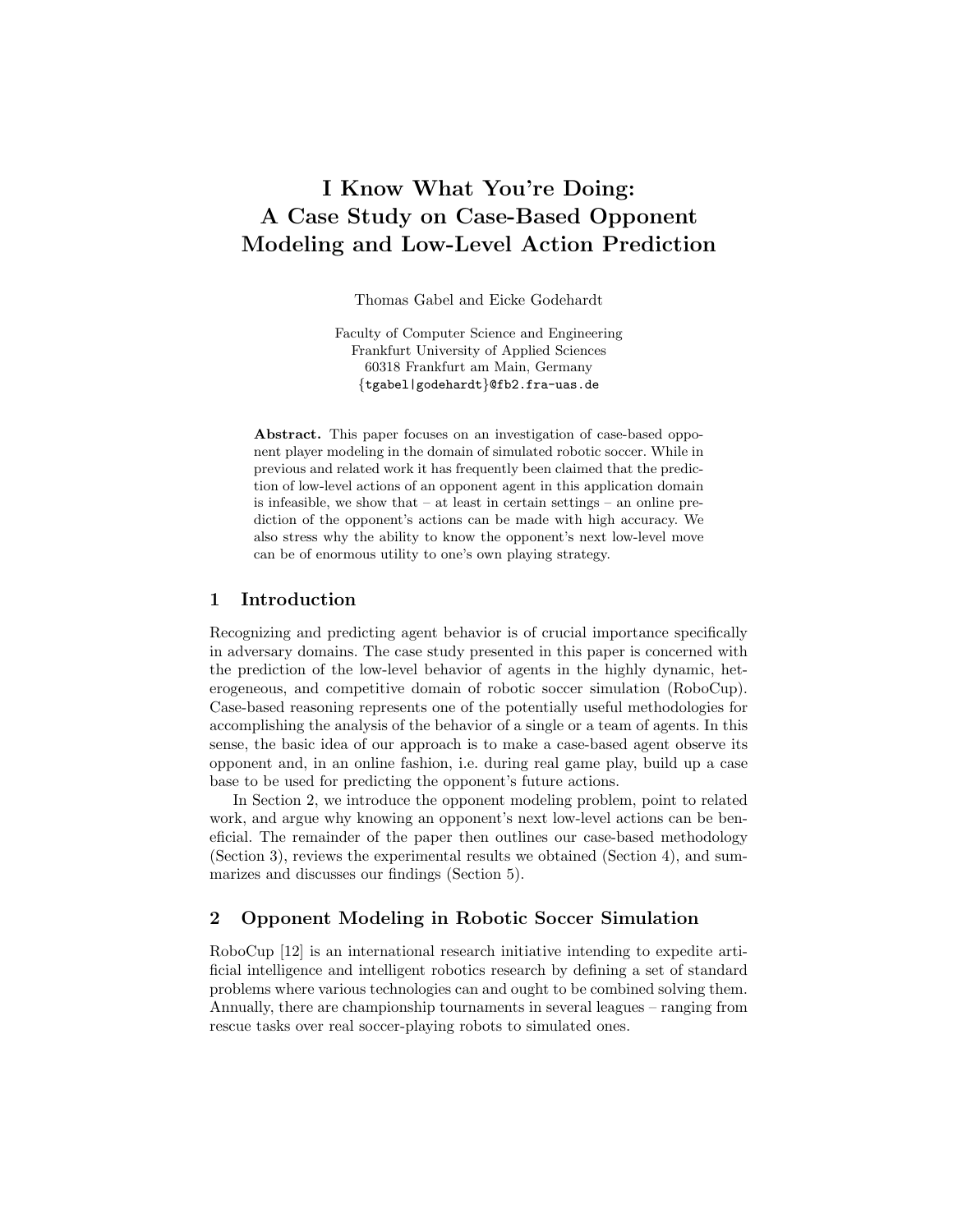### 2.1 Robotic Soccer Simulation

The focus of the paper at hand is laid upon RoboCup's 2D Simulation League, where two teams of simulated soccer-playing agents compete against one another using the Soccer Server [10], a real-time soccer simulation system.

The Soccer Server allows autonomous software agents written in an arbitrary programming language to play soccer in a client/server-based style: The server simulates the playing field, communication, the environment and its dynamics, while the clients – eleven autonomous agents per team – connect to the server and are permitted to send their intended actions (e.g. a parameterized kick or dash command) once per simulation cycle to the server via UDP. Then, the server takes all agents' actions into account, computes the subsequent world state and provides all agents with (partial) information about their environment via appropriate messages over UDP.

So, decision making must be performed in real-time or, more precisely, in discrete time steps: Every 100ms the agents can execute a low-level action and the world-state will change based on the individual actions of all players. Speaking about low-level actions, we should make clear that the actions themselves are "parameterized basic actions" and the agent can execute only one of them per time step:

- $-$  dash $(x, \alpha)$  lets the agent accelerate along its current body orientation by relative power  $x \in [0, 100]$  (if it does not accelerate, then its velocity decays) into direction  $\alpha \in (-180, 180]$  relative to its body orientation
- $turn(\alpha)$  makes the agent turn its body by  $\alpha \in (-180, 180]$  where, however, the Soccer Server reduces  $\alpha$  depending on the player's current velocity in order to simulate an inertia moment
- $kick(x, \alpha)$  has an effect only, if the ball is within the player's kick range (1.085m around the player) and yields a kick of the ball by relative power  $x \in [0, 100]$  into direction  $\alpha \in (-180, 180]$
- $-$  There exist a few further actions (like tackling<sup>1</sup>, playing foul, or, for the goal keeper, catching the ball) whose exact description is beyond scope.

Given this short description of the most important low-level actions that can be employed by the agent, it is clear that these basic actions must be combined cleverly in consecutive time steps in order to create "higher-level actions" like intercepting balls, playing passes, doing dribblings, or marking players. We will call those higher-level actions skills in the remainder of this paper.

Robotic Soccer represents an excellent testbed for machine learning, including approaches that involve case-based reasoning. For example, several research groups have dealt with the task of learning parts of a soccer-playing agent's behavior autonomously (for instance  $[9, 8, 3]$ ). In  $[6]$ , as an other example, we specifically addressed the issue of using CBR for the development of a player agent skill for intercepting balls.

<sup>&</sup>lt;sup>1</sup> To tackle for the ball with a low-level action  $tackle(\alpha)$  means to straddle for the ball and thus changing its velocity, even if it is not in the player's immediate kick range; such an action succeeds only with limited probability which decreases the farther the ball is away from the agent.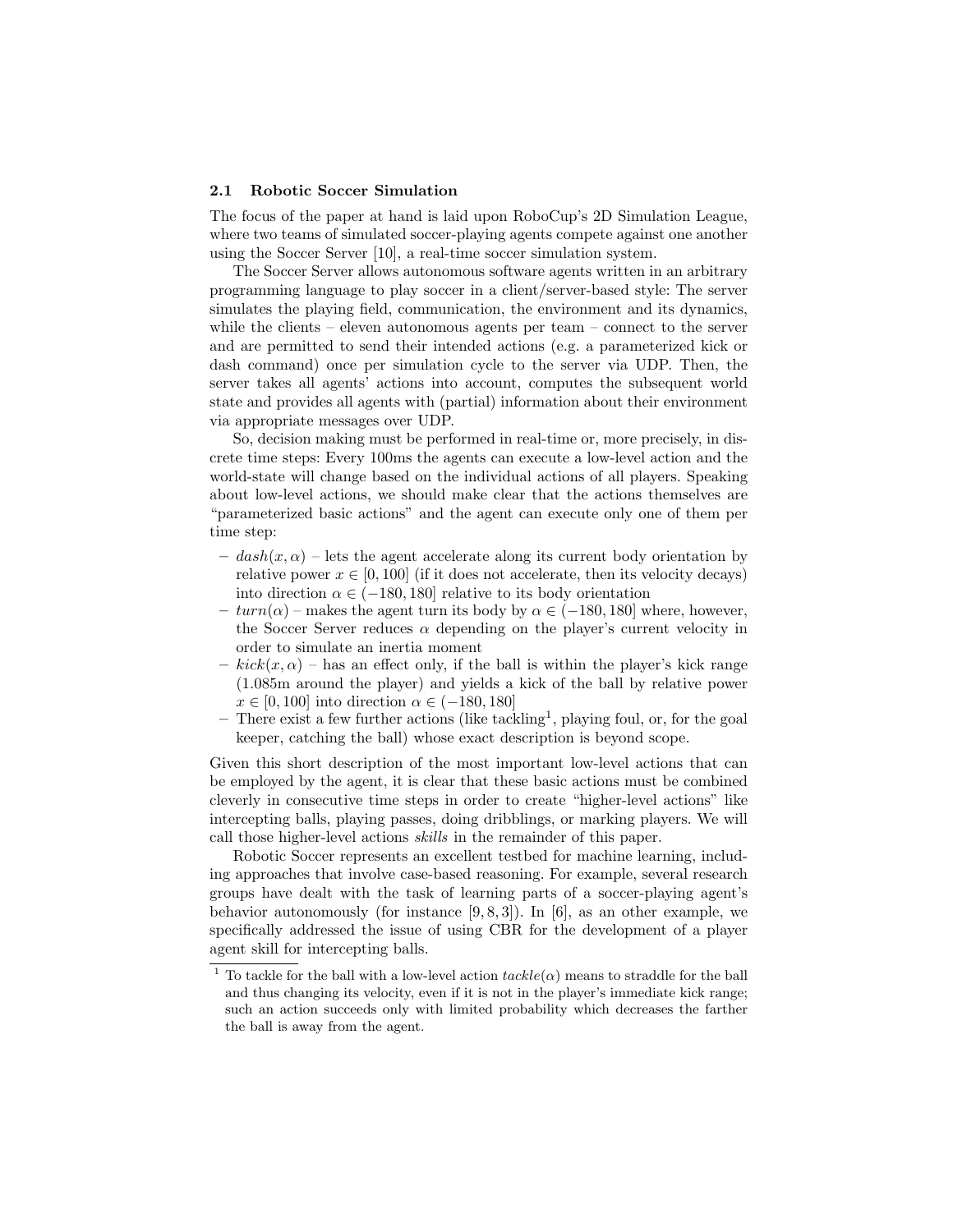## 2.2 Related Work on Opponent Modeling

Opponent modeling is an important factor that can contribute substantially to a player's capabilities in a game, since it enables the prediction of future actions of the opponent. In doing so, it also allows for adapting one's own behavior accordingly. Case-based reasoning has been frequently used as a technique for opponent modeling in multi-agent games [4], including the domain of robotic soccer [13, 1].

Using CBR, in [13] the authors make their simulated soccer agents recognize currently executed higher-lever behaviors of the currently ball leading opponent player. These include passing, dribbling, goal-kicking and clearing. These higherlevel behaviors correspond to what we refer to as skills, i.e. action sequences that are executed over a dozen or more time steps. This longer time horizon allows the agent to take appropriate counter measures.

The authors of [11] also deal with the case-based recognition of skills (higherlevel behaviors, to be exact the shoot-on-goal skill) executed by an opponent soccer player, focusing on the appropriate adjustment of the similarity measure employed. While we do also think opponent modeling is useful for counteracting adversary agents, we, however, disagree with these authors claiming that "in a complex domain such as RoboCup it is infeasible to predict an agent's behavior in terms of primitive actions". Instead we will show empirically that such a lowlevel action prediction can be achieved during an on-going play using case-based methods. To this end, the work presented in this paper is also related to the work by Floyd et al. [5] whose goal is to mimic the overall behavior of entire soccer simulation teams, be it for the purpose of analysis or for rapid prototyping when developing one's own team, without putting too much emphasis on whether the imitators yield competitive behavior.

#### 2.3 Related Previous Work

What is the use of knowing exactly whether an opponent is going to execute a  $kick(40, 30°)$  or a  $dash(80, 0°)$  low-level action next? This piece of information certainly does not reveal whether this opponent's intention is to play a pass (and to which teammate) in the near future or to dribble along. Clearly, for answering questions like that the approaches listed in the previous section are potentially more useful. But knowing the opposing agent's next low-level actions is extremely useful, when knowing the *next state on the field* is essential (cf. Figure 1 for an illustration).

In [7], we considered a soccer simulation defense scenario of crucial importance: We focused on situations where one of our players had to interfere and disturb an opponent ball leading player in order to scotch the opponent team's attack at an early stage and, even better, to eventually conquer the ball initiating a counter attack. We employed a reinforcement learning (RL) methodology that enabled our agents to autonomously acquire such an aggressive duel behavior, and we successfully embedded it into our soccer simulation team's defensive strategy. So, the goal was to learn a so-called "duelling skill" (i.e. a higher-level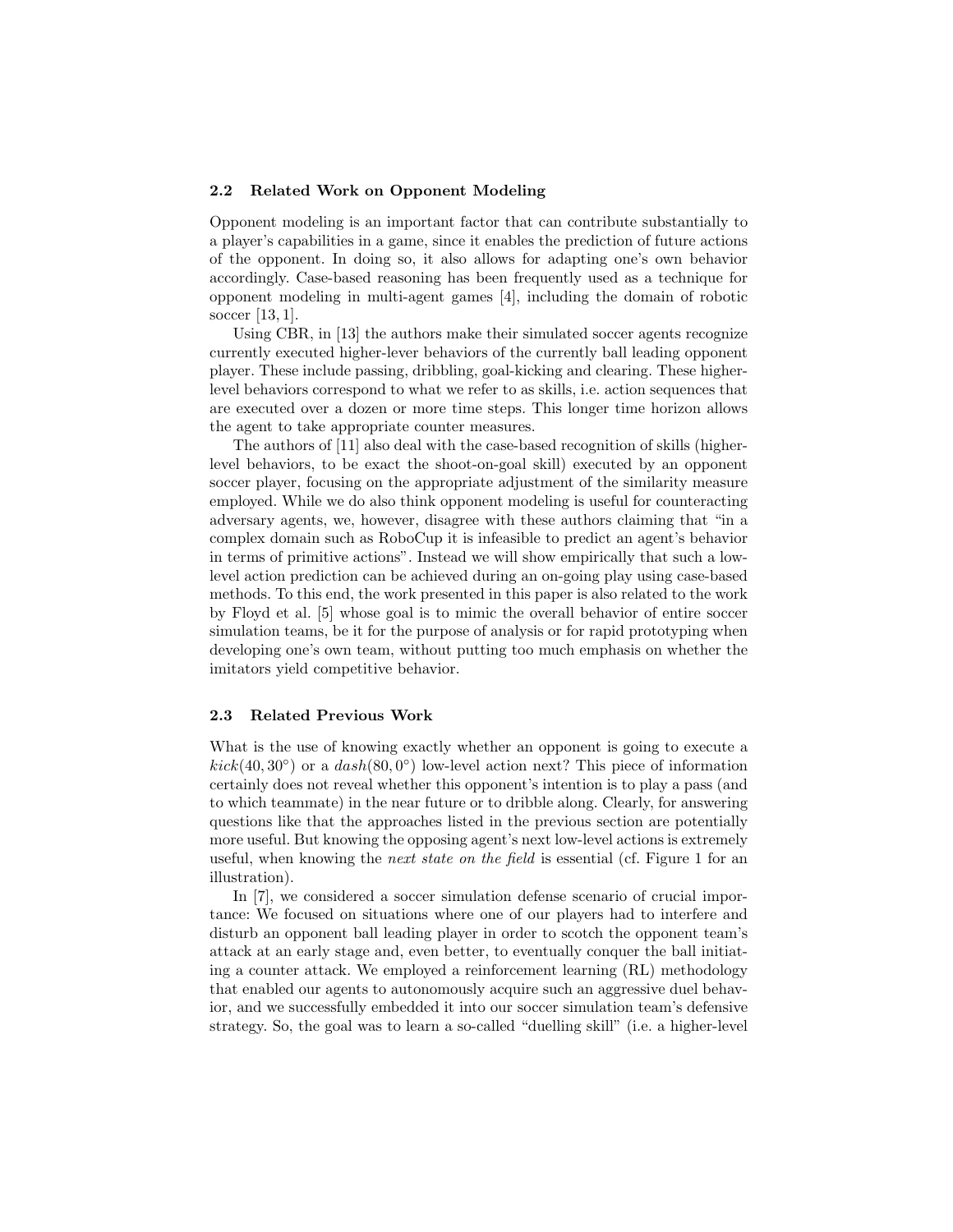behavior which in the end yields a sequence of low-level actions) which made our agent conquer the ball from the ball-leading opponent.



Fig. 1. In the top-left we see the current state of an opponent agent in ball possession. If we assume, this agent does not take any low-level action, then the resulting successor state looks like the one in the bottom left figure: Player and ball have moved according to their recent velocities while the magnitude of the velocity vectors have decayed according to the rules of the simulation. How different the successor state may look, if the opponent, however, does take an action (which is most likely), is shown in the right figures. In example 1 (top) the agent accelerates full power along its current body orientation, while the ball is not affected. In example 2, the player kicks the ball with 50% power into -90° relative to its current body orientation which yields a resulting ball velocity vector as shown in the bottom right.

An important feature of the soccer simulation domain is that the model of the environment is known. This means given, for example, the current position and velocity of the ball, it is possible for any agent to calculate the position of the ball in the next time step (because the implementation of the physical simulation by the Soccer Server is open source<sup>2</sup>). As a second example, when knowing one's own current position, velocity and body angle, and issuing a  $turn(68°)$  low-level action, the agent can precalculate the position, velocity and body orientation it will have in the next step. Or, finally, when the agent knows the position and velocity of the ball, it can precalculate the ball's position and velocity in the next step, for any  $kick(x, \alpha)$  command that it might issue.

Knowing the model of the environment (formally, the transition function  $p: S \times A \times S \to \mathbb{R}$  where  $p(s, a, s')$  tells the probability to end up in the next state  $s'$  when executing action  $a$  in the current state  $s$ ), is extremely advantageous in reinforcement learning, since then model-based instead of model-free

<sup>&</sup>lt;sup>2</sup> In practice, the Soccer Server adds some noise to all low-level actions executed, but this is of minor importance to our concerns.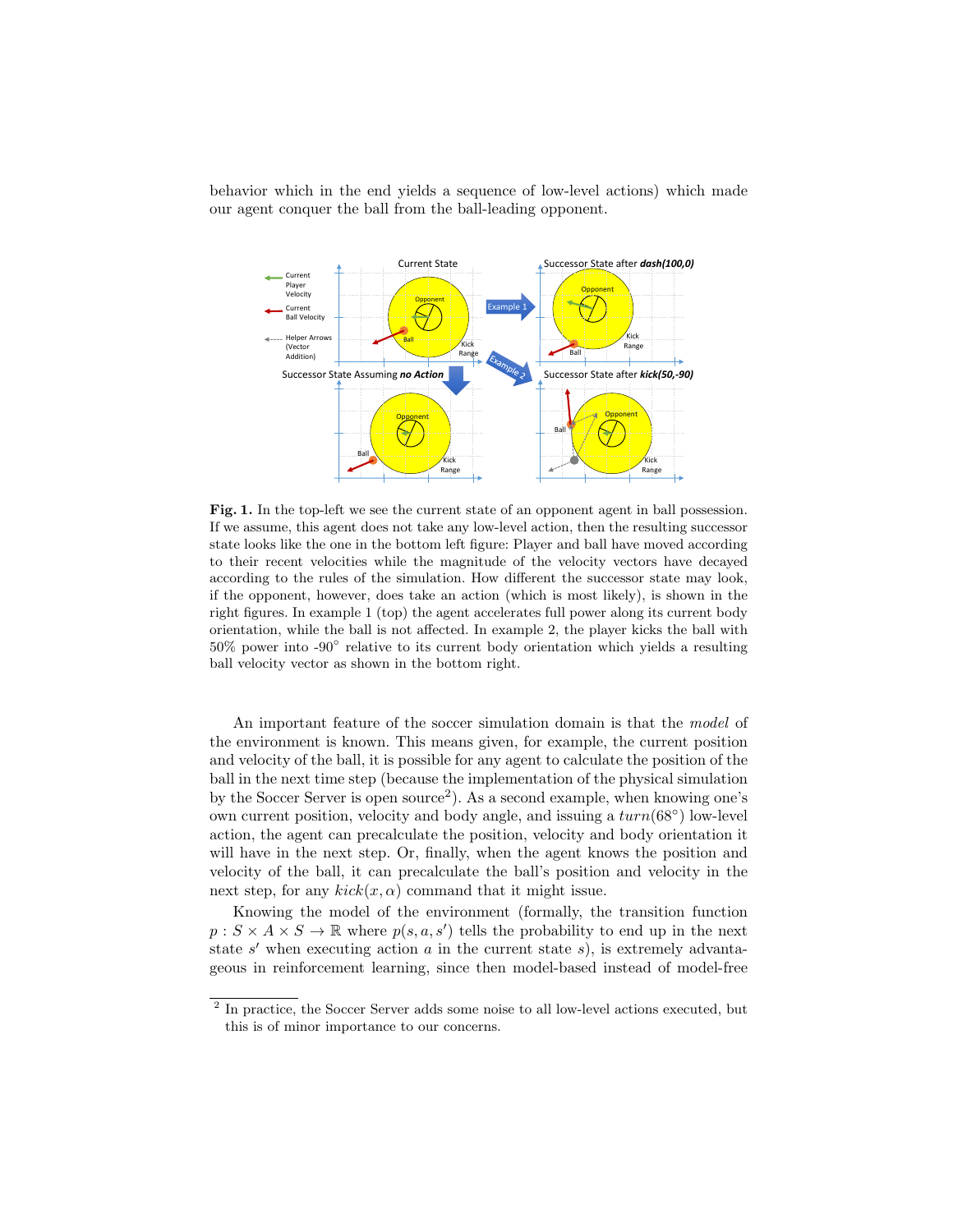learning algorithms can be applied which typically comes along with a pleasant simplification of the learning task.

So, in soccer simulation the transition function  $p$  (model of the environment) is given since the way the Soccer Server simulates a soccer match is known. In the above-mentioned "duelling task", however, the situation is aggravated: Here, we have to consider the influence of an opponent whose next actions cannot be controlled. In [7], we stated that the opponent's next (low-level) actions can "hardly be predicted [which] makes it impossible to accurately anticipate the successor state", knowing which is, as pointed out, extremely useful in RL. In the paper at hand, we will show that predicting the opponent's next low-level action might be easier than expected. As a consequence,

- $-$  in [7] we had to rely on a rough approximation of p, that merely takes into account that part of the state that can be influenced directly by the learning agent and which ignored the part of the future state which is under direct control of the ball-leading opponent (e.g. the position of the ball in the next state). This corresponded to the unrealistic assumption of an opponent that never takes any action (cf. Figure 1, bottom left).
- in future work we can employ a much more accurate version of  $p$  based on the case-based prediction of the opponent's low-level actions described in the next section.

# 3 Case-Based Prediction of Low-Level Actions

In what follows, we differentiate between an opponent (OPP) agent whose next low-level actions are to be predicted as well as (our) case-based agent (CBA) that essentially observes the opponent and that is going to build up a case base to be used for the prediction of OPP's actions.

When approaching the opponent modeling problem as a case-based reasoning problem, the goal of the case-based agent is to correctly predict the next action of its opponent given a characterization of the current situation. Stated differently, the current state of the system (including the case-based agent itself, its opponent as well as all other relevant objects) represents a new query  $q$ . CBA's case base C is made up of cases  $c = (p, s)$  whose problem parts p correspond to other, older situations and corresponding solutions s which describe the action OPP has taken in situation p. Next, the case-based agent will search its case base for that case  $\hat{c} = (\hat{p}, \hat{s}) \in \mathcal{C}$  (or for a set of k such cases) whose problem part features the highest similarity to the current problem  $q$  and employ its solution  $\hat{s}$  as the current prediction of the opponent's next action.

## 3.1 Problem Modeling

In the context of this case study we focus on dribbling opponents, i.e. the opponent has the ball in its kick range and moves along while keeping the ball within its kick range all the time. Stated differently, we focus on situations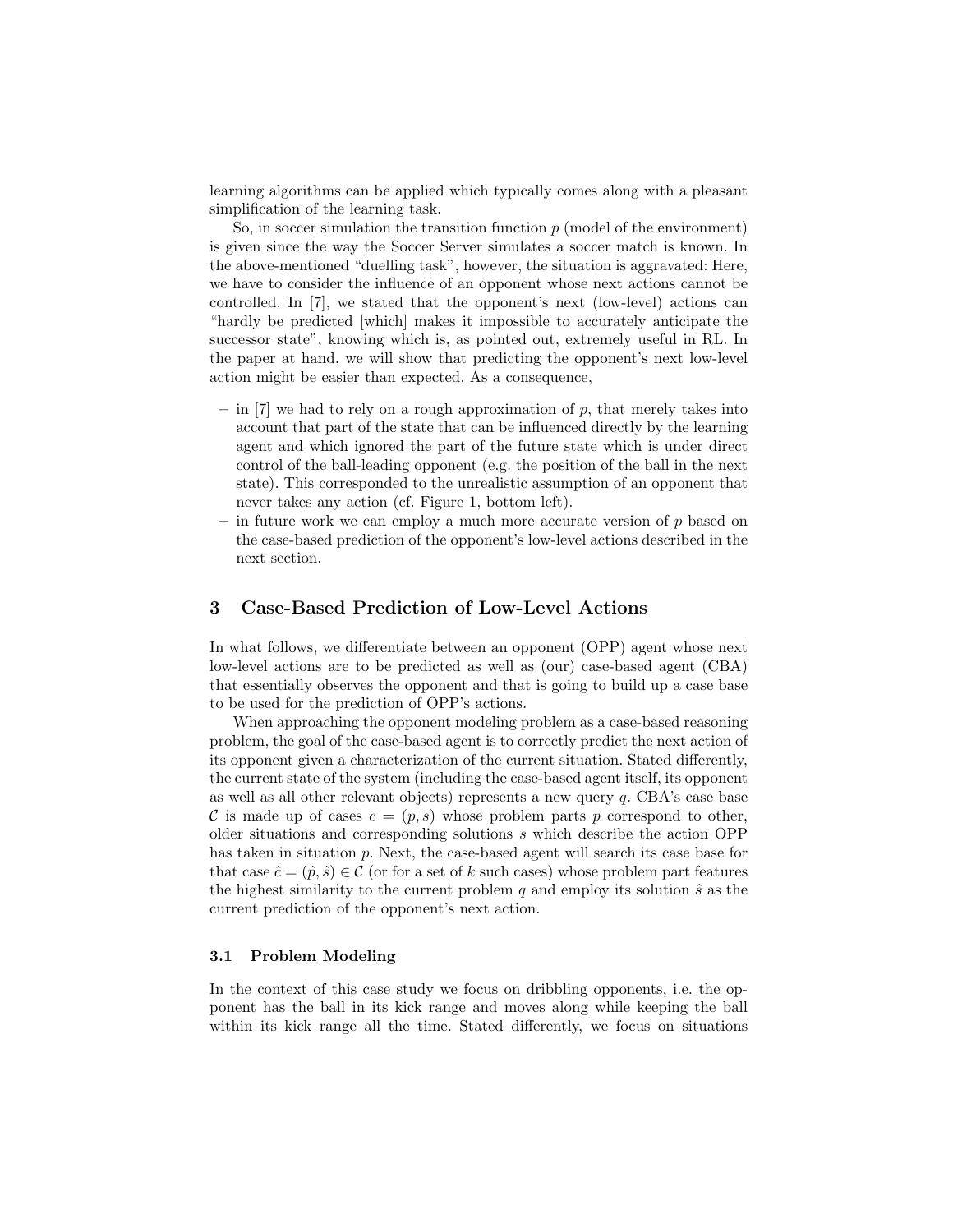where OPP behaves according to some "dribble skill" (a higher-level dribbling behavior). Consequently, OPP executes in each time step one of the three actions  $kick(x, \alpha)$ ,  $dash(x, \alpha)$ , or  $turn(\alpha)$ . The standard rules of the simulation allow x to be from [0,100] and  $\alpha$  from  $(-180^{\circ}, 180^{\circ}]$  for kicks and turns. For dashes,  $\alpha$  is allowed to take one out of eight values (multiples of 45°). In almost all cases occurring during normal play, however, a dribbling player is heading more or less towards his opponent's goal which is why the execution of low-level turn actions represents an exceptional case. Therefore, for the time being, we leave turn actions aside and focus on the correct prediction of dashes and kicks including their parameters x and  $\alpha$ .

Case Structure The state of the dribbling opponent (OPP) can be characterized by the x and y position of the ball within its kick range  $(pos_{b,x}$  and  $pos_{b,y})$ relative to the center of OPP as well as the  $x$  and  $y$  components of the ball's velocity  $(vel_{b,x}$  and  $vel_{b,y}$ ; of course, these values are also relative to OPP's body orientation). Moreover, OPP's x and y velocities  $(vel_{p,x}$  and  $vel_{p,y})$  are of relevance, making six features in total. The seventh relevant feature, OPP's current body orientation  $\theta_p$  can be skipped due to the arguments mentioned in the preceding paragraph. Furthermore, the  $y$  component of OPP's velocity vector  $vel_{p,y}$  is, in general, zero since a dribbling player almost always dribbles along its current body orientation. While this allows us to also skip the sixth feature, we remove a redundancy in the remaining features (and thus arrive at only four of them) by changing to a relative state description that incorporates some background knowledge<sup>3</sup> from the simulation. Hence, the problem part  $p$  of a case  $c = (p, s)$  is a four-tuple  $p = (pos_{bnx}, pos_{bny}, vel_{bnx}, vel_{bny})$  with

$$
pos_{bnx} = pos_{b,x} + 0.94 \cdot vel_{b,x} - 0.4 \cdot vel_{p,x}
$$
  
\n
$$
pos_{bny} = pos_{b,y} + 0.94 \cdot vel_{b,y} - 0.4 \cdot vel_{p,y}
$$
  
\n
$$
vel_{pnx} = 0.94 \cdot vel_{b,x} - 0.4 \cdot vel_{p,x}
$$
  
\n
$$
vel_{pny} = 0.94 \cdot vel_{b,y} - 0.4 \cdot vel_{p,y}
$$

where all components characterize the next state as it would arise, if the agent would not take any action (cf. Figure 1).

The solution s of a case  $c = (p, s)$  consists of a class label l ("dash" or "kick") as well as two accompanying real-valued attributes for the power x and angle  $\alpha$ parameters of the respective action. Thus, the solution is a triple  $s = (l, x, \alpha)$ .

### 3.2 Implementing the CBR Cycle

The case-based agent CBA observes his opponent OPP and, in doing so, builds up its case base. Note that all agents in soccer simulation act on incomplete and uncertain information. Their visual input consists of noisy information about objects in their limited field of vision. However, if the observed opponents are

<sup>3</sup> Knowledge about how the Soccer Server decays objects.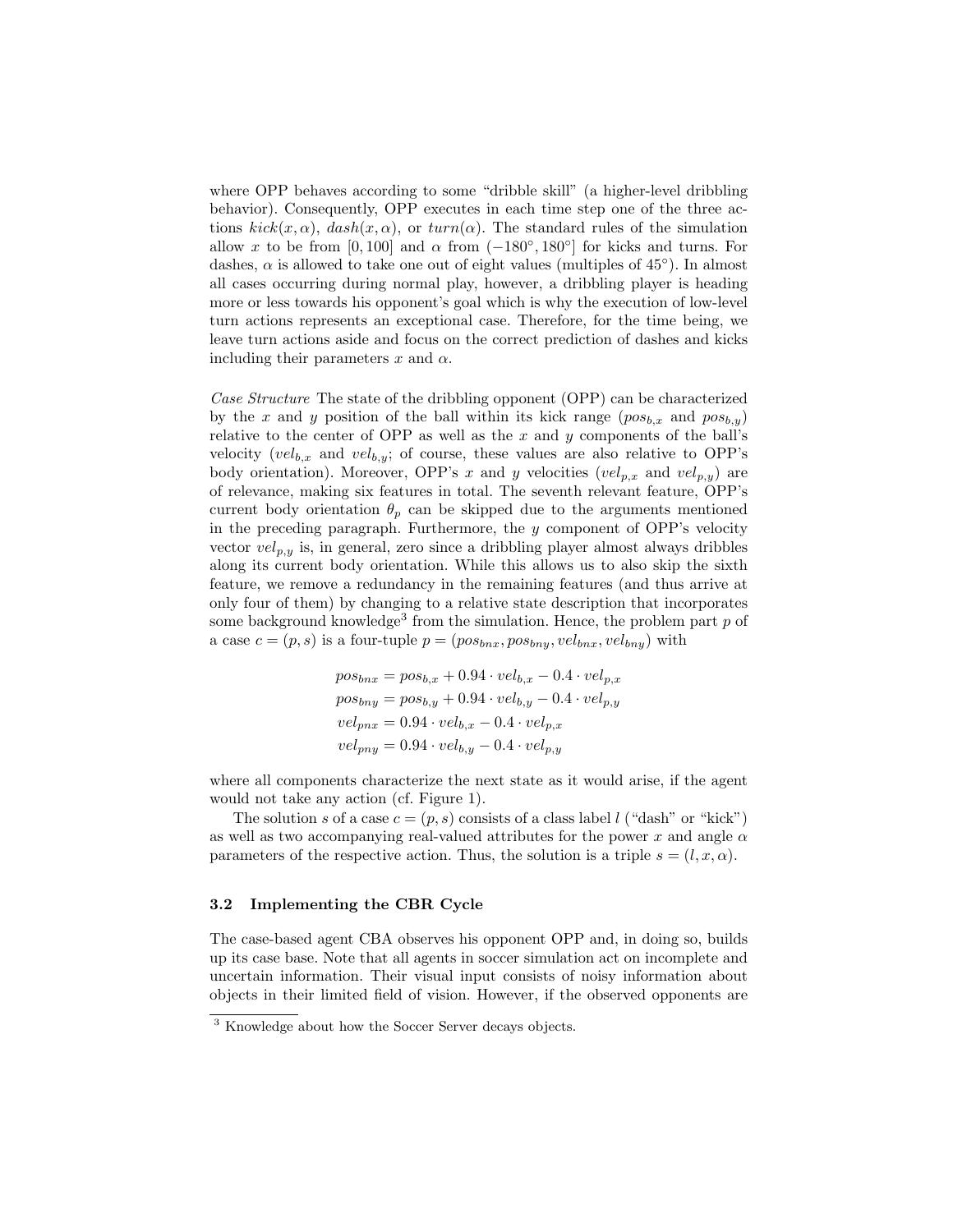near and constantly focused at, CBA is provided with sufficiently accurate visual state information. In order to fill the contents of the cases' solution parts, however, CBA must apply inverse dynamics of the soccer simulation. If CBA, for example, observes that the velocity vector of the ball has been changed at time  $t+1$  as in the bottom right part of Figure 1, then it can conclude that OPP has executed a  $kick(50, -90°)$  action at time t and can use that information to complete the case it created at time step t.

With ongoing observation of dribbling opponent players, CBA's case base  $C$ grows and becomes more and more competent. Therefore, after  $|\mathcal{C}|$  exceeds some threshold, CBA can utilize its case base and query it to find a prediction of the action that OPP is going to take in the current time step.

Retrieval and Similarity Measures We model the problem similarity using the local-global principle [2] with identical local similarity measures for all problem attributes,  $sim_i(q_i, c_i) = (\frac{q_i - c_i}{max_i - min_i})^2$ , where  $min_i$  and  $max_i$  denote the minimum and maximum value of the domain of the ith feature. The global similarity is formed as a weighted average according to

$$
Sim(q, c) = \frac{\sum_{i=1}^{n} w_i \cdot sim_i(q_i, c_i)}{\sum_{i=1}^{n} w_i}
$$

where attributes  $pos_{bnx}$  and  $pos_{bny}$  are weighted twice as much as  $vel_{pnx}$  and  $vel_{pnu}$ .

We perform standard k-nearest neighbor retrieval using a value of  $k = 3$  in our experiments. When predicting the class of the solution, i.e. the type of the low-level action (dash or kick), we apply a majority voting, and for the prediction of the action parameters  $(x \text{ and } \alpha)$  we calculate the average over all cases among the k nearest neighbors whose class label matches the majority class.

## 4 Experimental Results

To evaluate our approach we selected a set of contemporary soccer simulation team binaries (top teams from recent years) and made one of their agents (OPP) dribble for up to 2000 simulated time steps<sup>4</sup>. Our case-based agent CBA was allowed meanwhile to observe OPP and build up its case base. We evaluated CBA's performance in predicting OPP's low-level actions for increasing case base sizes.

Figure 2 visualizes the learning progress against an opponent agent from team WrightEagle. As can be seen, compelling accuracies can be achieved for both, the correctness of the type of the action (dash or kick) as well as for the belonging action parameters. Interestingly, even the relative power / angle of kicks can be predicted quite reliably with a remaining absolute error of less than ten percent / ten degrees.

<sup>4</sup> Duration of a regular match is 6000 time steps.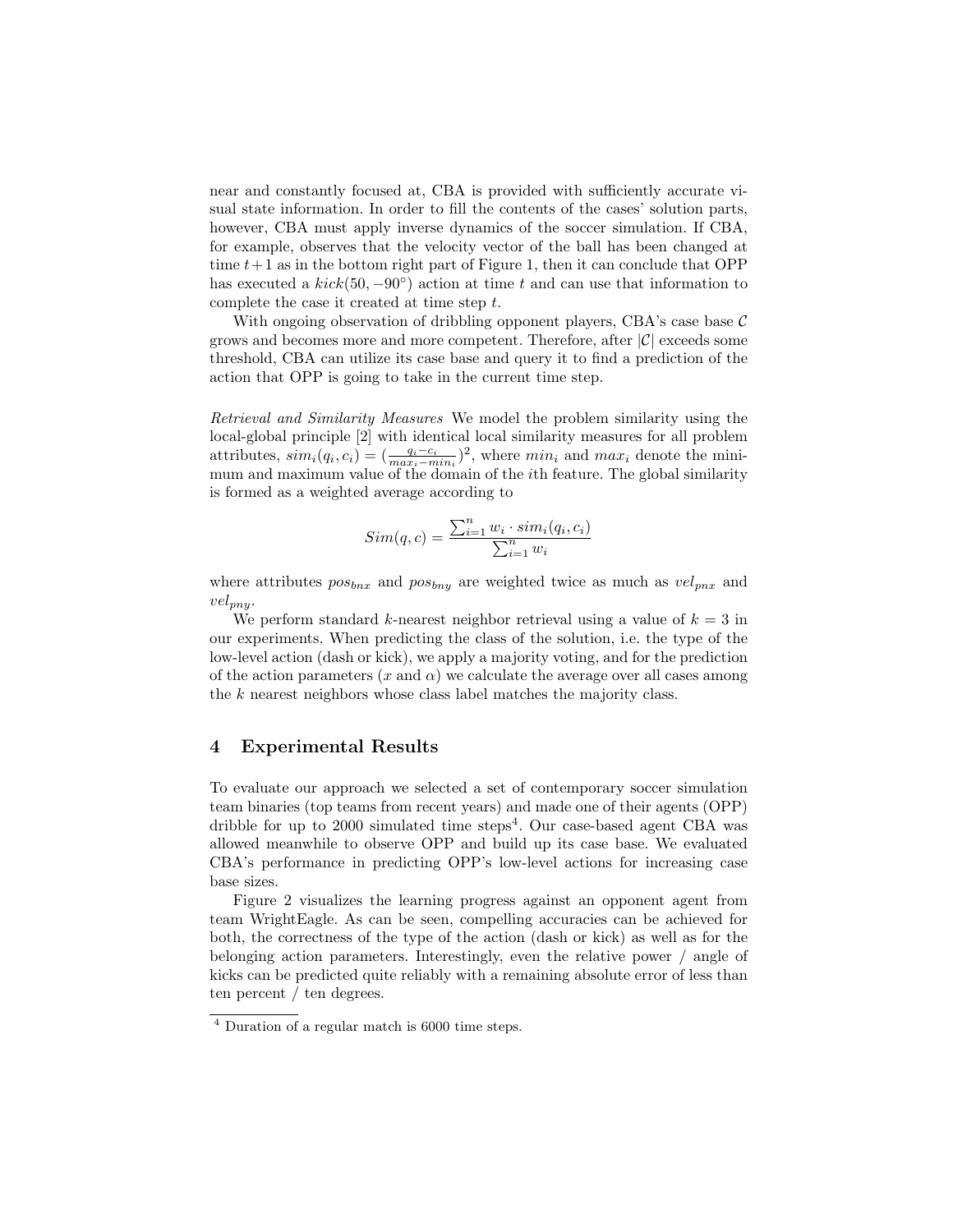

Fig. 2. Progress of CBA's competence in predicting the next low-level actions of a dribbling opponent agent from team WrightEagle. A case base of about 1500 cases was created during the course of 2000 simulated time steps.

Figure 3 focuses on different opponent agents and highlights the fact that a substantial improvement in action type prediction accuracy can be obtained with as little as 100 collected cases. Baseline to all these classification experiments is the error of the "trivial" classifier (black) that predicts each action type to be of the majority class. The right part of Figure 3 presents the recall of both, dash and kick actions. Apparently, dashes are somewhat easier to predict than kicks where, however, the recall of the latter is still above 65% for each of the opponent agents considered.



Fig. 3. Left: Case-based prediction of the type (dash or kick) of the next low-level action for opponents from different teams. Right: Recall, i.e. share of dashes that were correctly predicted as dashes and kicks that were correctly predicted as kicks.

In Figure 4, we present aggregate numbers (averages over all opponents) that emphasize how accurately the parameters of an action were predicted, given that the type of the action could be identified correctly. To this end, dash angles  $\alpha$  are disregarded since more than 99.2% of all dash actions performed used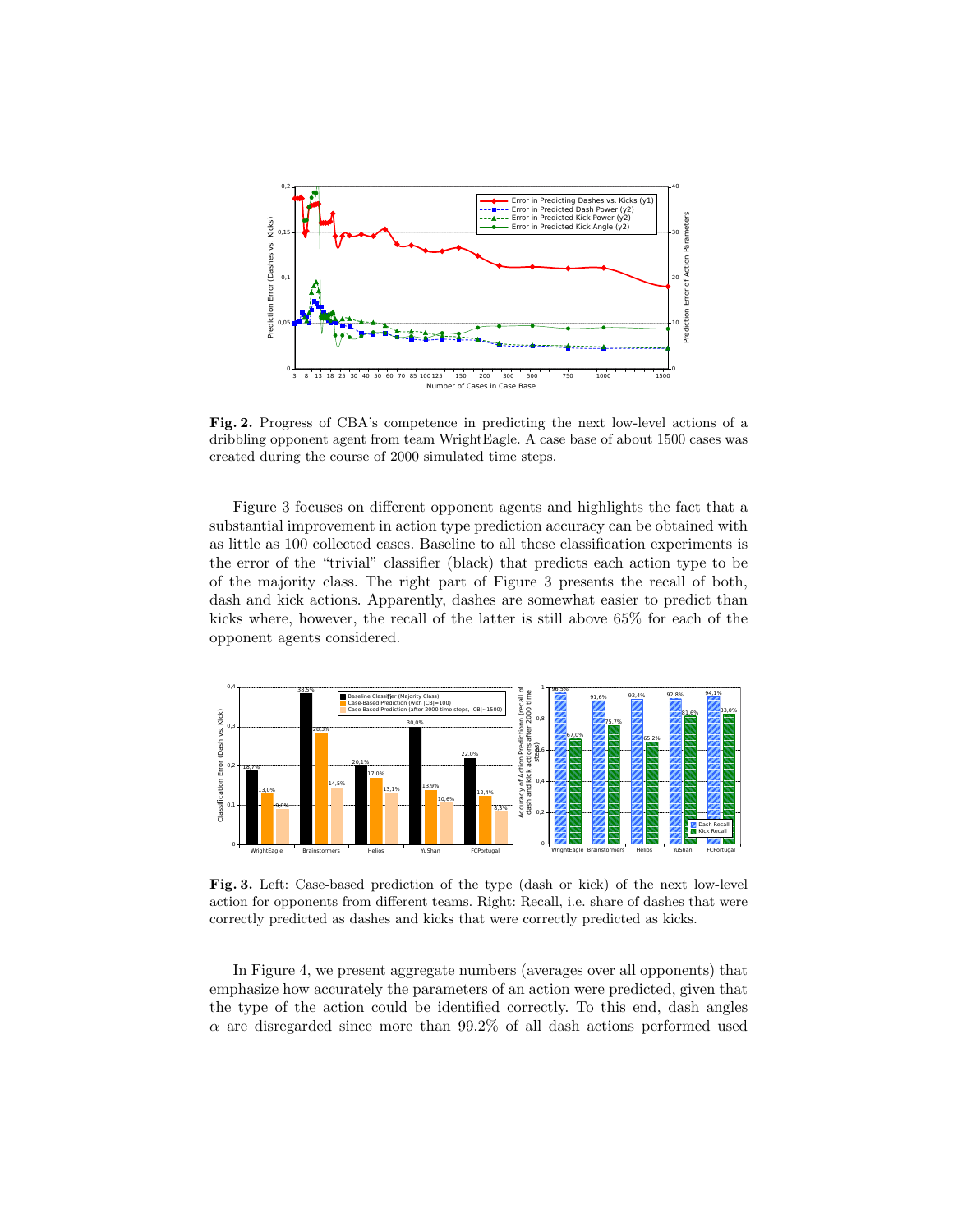$\alpha = 0$ , i.e. yielded a dash forward. Here, we compare (a) an "early" case base with only 10 cases, (b) an intermediate one<sup>5</sup> with  $|\mathcal{C}| = 100$  as well as (c) one that has resulted from 2000 simulated time steps and contains circa 1500 cases. Interestingly, even in (a) comparatively low errors can be obtained. In (b) and (c), however, the resulting average absolute prediction errors become really competitive ( $\pm 2.9$  for dash powers x with  $x \in [0, 100]$ ,  $\pm 6.3$  for kick powers x with  $x \in [0, 100]$ , and  $\pm 19.7^{\circ}$  for kick angles  $\alpha$  with  $\alpha \in [0^{\circ}, 360^{\circ}]$ .



Fig. 4. Exactness of the prediction of the action parameters for different stages during ongoing learning (10, 100, and  $\approx$ 1500 cases in the case base). Left: Average error of the predicted angle of a kick action. Right: Average error of the predicted relative power of a kick action and dash action (averages over agents from all opponent teams considered).

## 5 Discussion and Conclusion

Clearly, dribbling opponents are very likely to behave differently when they are disturbed, tackled, or attacked by a nearby opponent. Therefore, the approach presented needs to be extended to "duelling situations" as they frequently arise in real matches. For example, in scenarios like that the dribbler will presumably not just dribble straight ahead, but also frequently execute turn actions (e.g. in order to dribble around its disturber). This represents an aggravation of the action type prediction problem since then three instead of two classes of actions must be considered (dask, kick, turn).

While the case study presented focused solely on non-attacked dribbling opponents, this approach can easily be transferred to related or similar situations where knowing the opponent's next move is crucial, too. This includes, but is not limited to the behavior of an opponent striker when trying to perform a shoot onto the goal (which typically requires a couple of time steps), the behavior of the shooter as well as the goal keeper during penalty shoot-outs, or the positioning behavior of the opponent goalie (anticipating which can be essential for the striker).

As a next step, we plan to combine the presented case-based prediction of lowlevel actions with the reinforcement learning-based acquisition of agent behaviors as outlined in Section 2.3. This involves, first, solving the aggravated problem of

 $5$  A case base of a size of about 100 to 500 cases can easily be created within the first half of a match for most players.